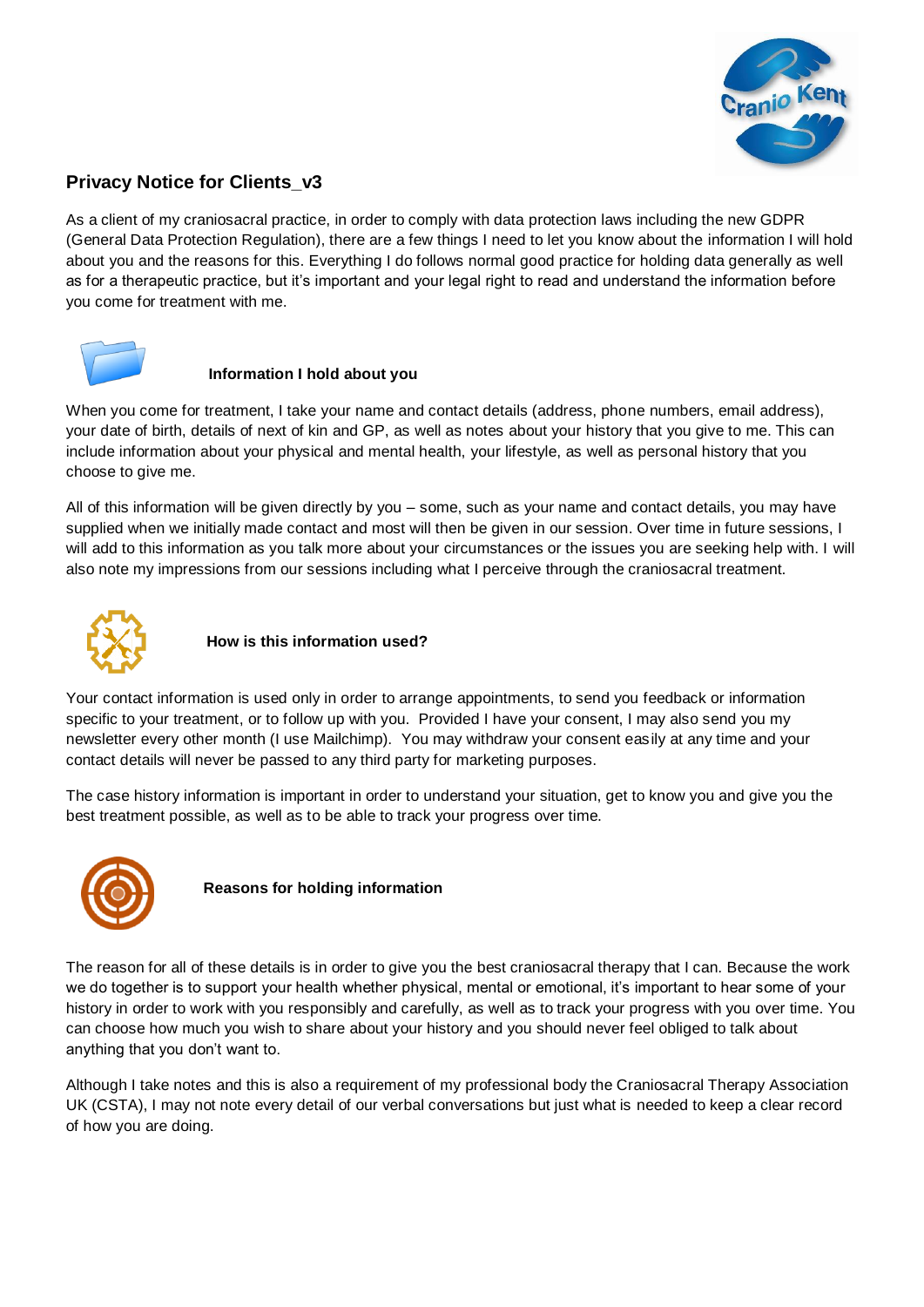

Under the new GDPR regulations, there are specific legal reasons which have to be met in order to hold information and which you have the right to know. In legal terms, the main reason for holding information about clients is in order to fulfil a 'contract' with you to give craniosacral therapy. In addition, because the information that is talked about in any kind of therapy can be very personal including information about physical or mental health, this is called 'special categories', and there is a separate legal basis for this with strict conditions such as confidentiality which must be met.



### **Sharing information about you**

In general, your information is never shared with anyone else unless you ask me to do this.

As you would expect within a therapeutic relationship, and as a requirement of the Code of Ethics of my professional body the CSTA, you can be assured that all of the information I receive about you is treated in complete confidence and will not be shared with others or used for any other purposes.

I am in regular supervision for my craniosacral work, as is good practice – this is support for me in my practice and although I may at times mention issues that are arising for some clients, nobody is ever mentioned by name so confidentiality is still maintained.



 **How long will I keep your information?**

I am not allowed to hold on to your personal data for longer than needed, and only related to the original reason for holding the information in the first place. After that I may retain your records for a limited time where needed for business /accounting or legal purposes. This is called the retention period.

My professional body the CSTA requires me to keep your notes for at least seven years after your last visit if you are an adult, or up to age 21 plus seven years for children. For those who legally lack 'capacity', the rules are more complicated but will usually be at least 15 years rather than seven, sometimes followed by legal advice.

Your notes will be shredded within a maximum of four months of the timescales described above.



#### **Security**

I am very aware of the sensitive nature of the information I receive as a practitioner, and I take steps to protect your personal information against loss or theft, as well as unauthorised access, disclosure, copying, use, or modification.

Given that emails can never be guaranteed to be fully secure, and that they may count as 'data processing' under the GDPR, if either you or I send personal information to each other this way, the email will be deleted as soon as possible, with any relevant information having first been printed out and kept with your notes.



 **Will your information remain in the UK?**

You have the right to know if I expect to remove or send your information outside the UK or the European Economic Area (EEA), and if so the safeguards that have been put in place to protect your information and your rights. This is important because not all countries are governed by the same strict regulations as the UK, and some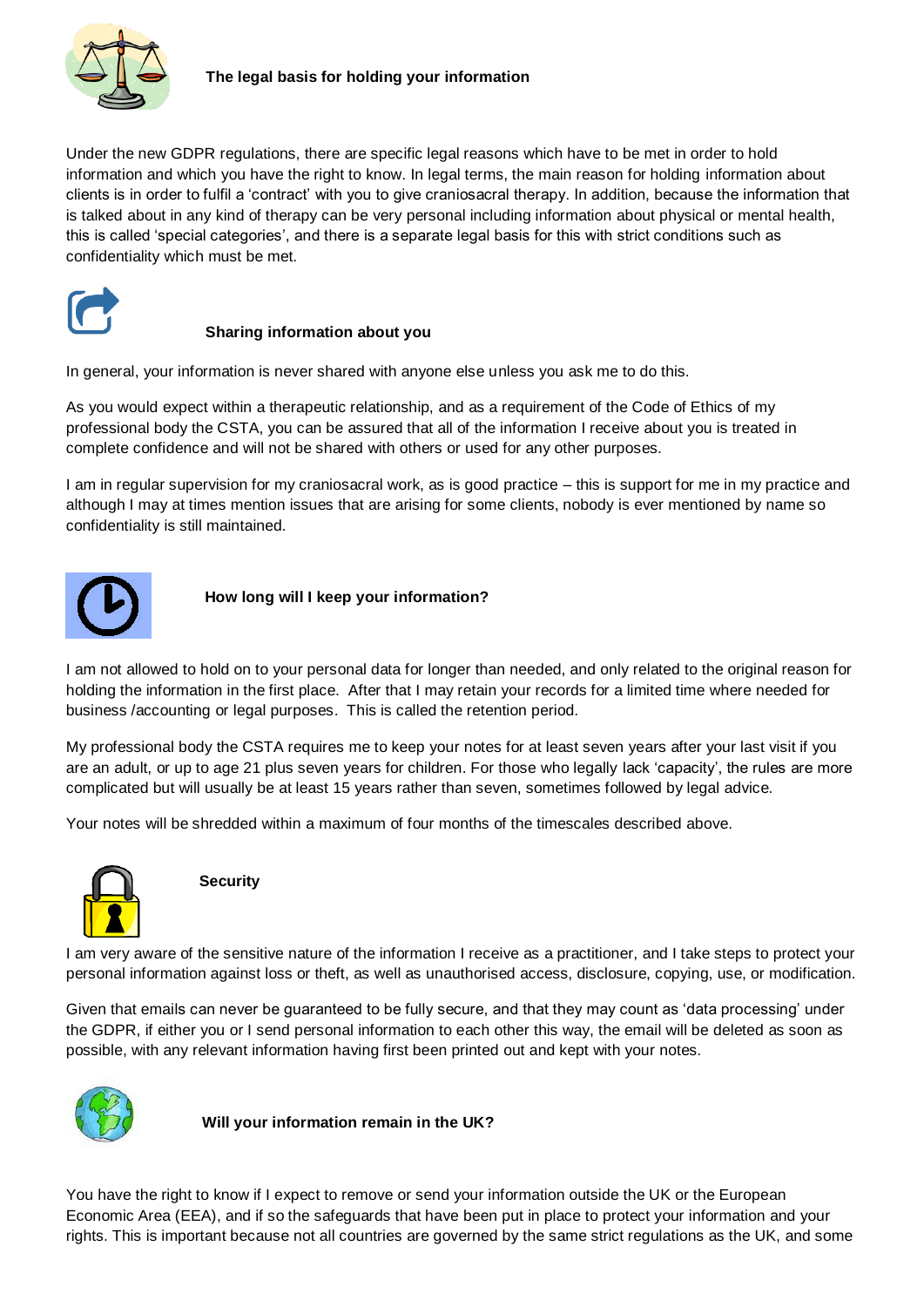ways of holding information (such as on a 'cloud') can mean information is stored on computers which may be outside the area governed by the GDPR.

I will not remove your information from the UK/ the European Economic Area.

### **Data protection and your rights**

Data regulations say that anyone who has information held about them has various rights, including the right to know what information is held and to correct anything that isn't right in their records.



# **Your right to refuse to give information**

Under the GDPR, you are not required to give your personal information, and you have the right to be informed of any consequences of refusing to give it.

A case history is needed in order to 'fulfil our contract', to give you the best treatment possible, including understanding your situation and any difficulties you are seeking help for, as well as to comply with my Code of Ethics. So if you do not wish to give any information at all I may be unable to give you craniosacral therapy, but I am always happy to have a chat about what may or may not feel comfortable for you.



# **Your right to object to me holding your information**

If you object to me holding your information, you can ask me to stop. However, because my Code of Ethics has a requirement for me to keep notes for a minimum time as described above, I will need to retain your records in order to comply with this.



# **Your right to see what information I hold about you**

If you request it I must give you a copy of the information I hold about you. This can be in paper or electronic form, and I can explain the notes and respond to any concerns or questions you may have.



# **Your right to 'rectify' any information I hold which is not correct**

If you believe that any of the information I hold about you is inaccurate or incorrect you have the right to tell me about this and request that the information is corrected.

Please do let me know if any of your details change so I can keep your records up to date.



#### **Your right to make a complaint**

You have the right to complain if you are unhappy about the way I look after your information, or feel I have not properly respected your rights – in the first instance to me, and then also to my professional body the CSTA [admin@craniosacral.co.uk,](mailto:admin@craniosacral.co.uk) or if you are still unhappy, to the Information Commissioner's Office (ICO) <https://ico.org.uk/concerns/> or 0303 1231113